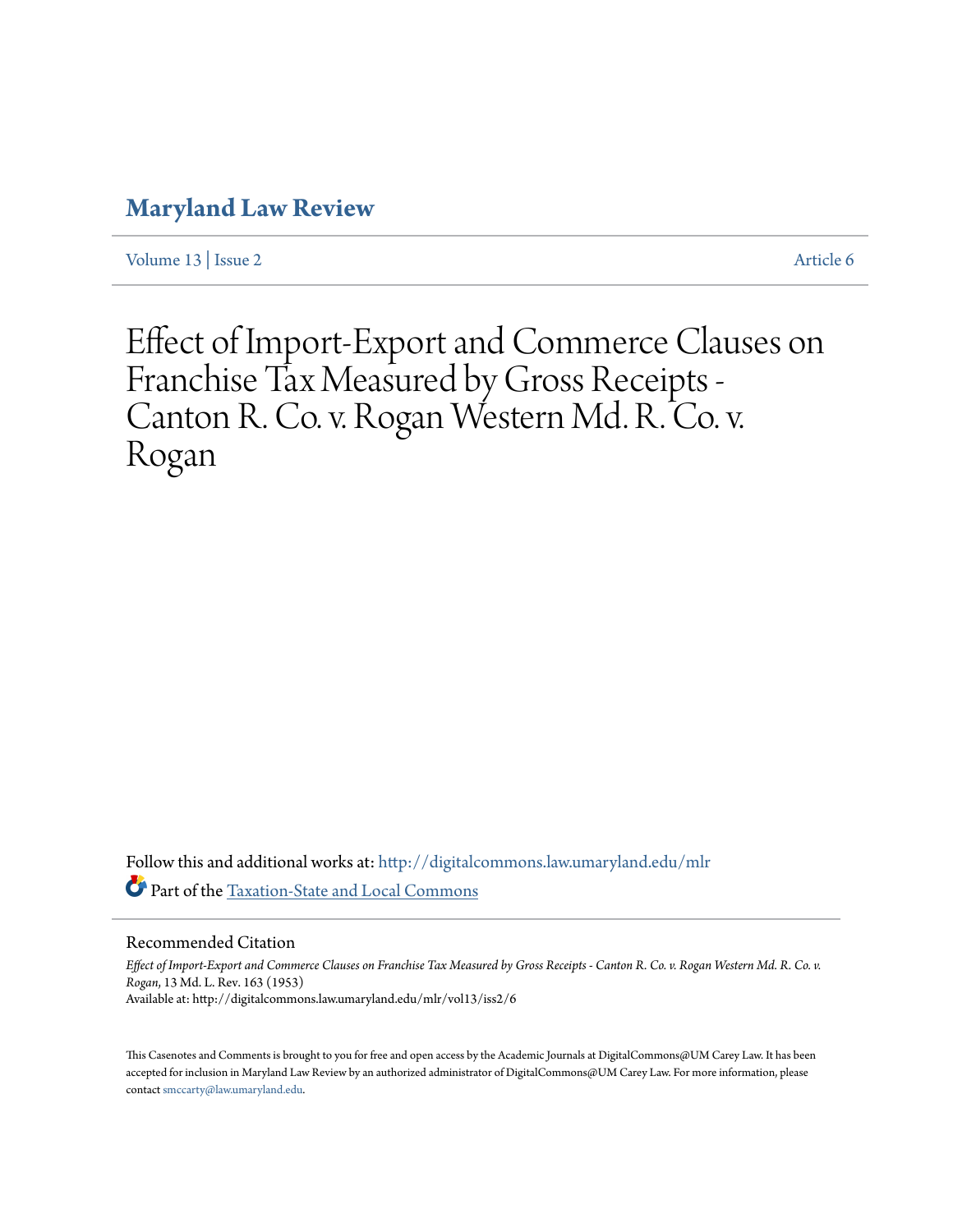## **EFFECT OF IMPORT-EXPORT AND COMMERCE CLAUSES ON FRANCHISE TAX MEASURED BY GROSS RECEIPTS**

## *Canton R. Co. v. Rogan1 Western Md. R. Co. v. Rogan2*

The State of Maryland imposed on steam railroad companies a non-discriminatory franchise tax measured **by** gross receipts apportioned to the length of their lines within the state in lieu of all other taxes.<sup>3</sup> Appellant, Canton Railroad, engaged in switching freight cars from its piers to lines of connecting railroads, wharfage, weighing of loaded freight cars, storage, and other services offered **by** a marine terminal. The appellant contested the validity of the tax under the import-export and commerce clauses of the United States Constitution.

**<sup>1340</sup> U. S. 511 (1951).**

**<sup>&#</sup>x27;340 U. S. 520 (1951), argued and decided at the same time.**

**<sup>8</sup> Md. Code (1951), Art. 81, Secs. 127, 128.**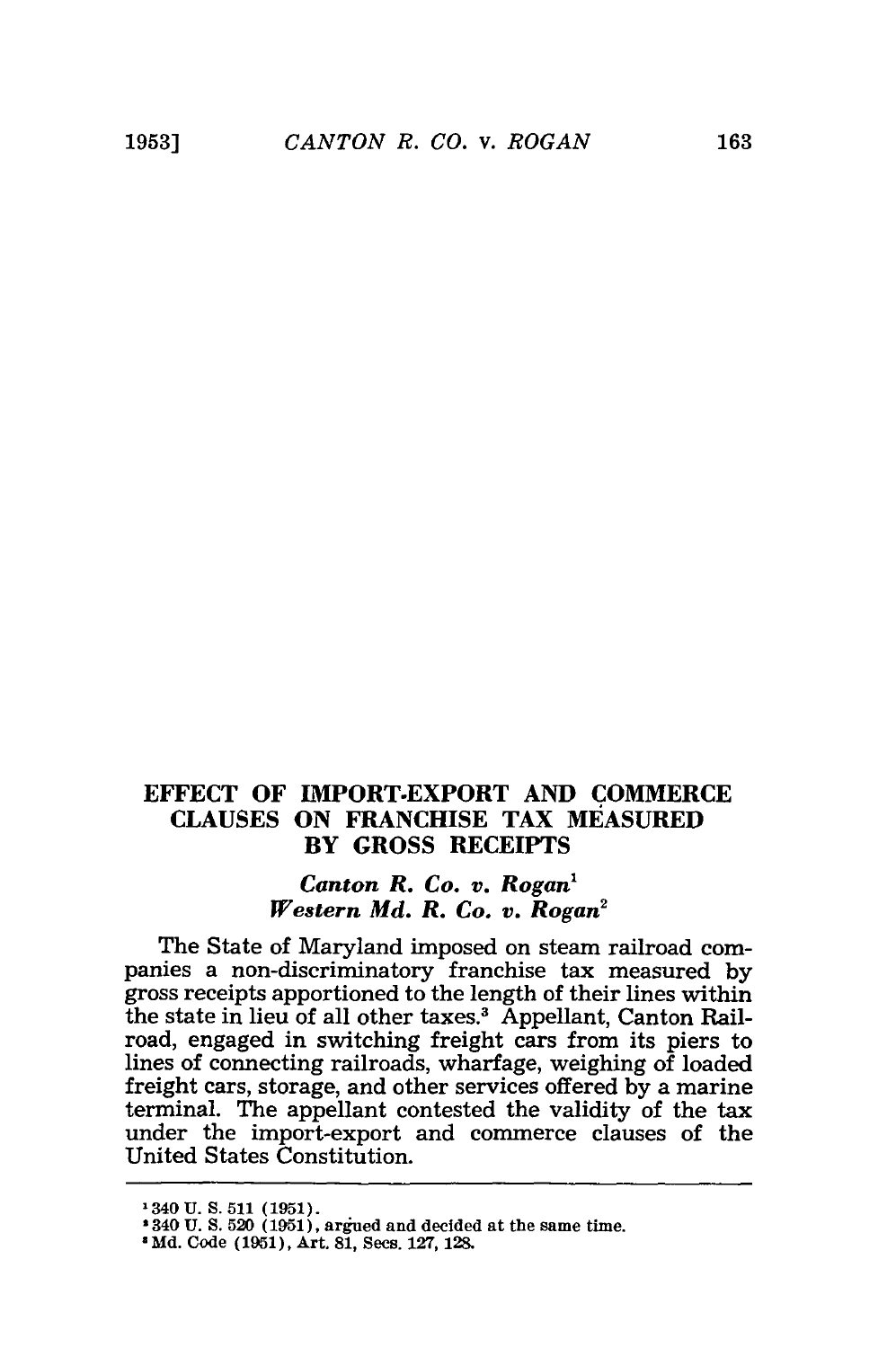The Maryland Court of Appeals sustained the tax, on the ground that since ad valorem taxes on property used in and derived from the process of importing and exporting are valid, franchise taxes in lieu of such ad valorem taxes are not barred by the import-export clause.' Two judges dissented. On appeal to the Supreme Court, the tax again was upheld, Justice Jackson reserving judgment in a separate opinion in which Justice Frankfurter joined. Justice Douglas, in the majority opinion, held the tax not to be repugnant to the import-export clause on the ground that the tax was not imposed on imports or exports, but merely on the handling thereof.

The Court took the view that the import-export clause does not afford protection against a tax on the activities connected with the process of importing or exporting (at least beyond the water's edge) because the scope of immunity should be more narrow when the tax is not upon the goods; otherwise, a zone of tax immunity never before imagined would be created.

Justice Jackson in his separate opinion stated that he did not feel in a position to express a final view on the question at issue since the effect of federal policy upon the validity of the Maryland tax was not argued by counsel. He discussed the point that the prohibition of a tax on exports and imports goes beyond exempting specific articles from ad valorem duties **-** that it prohibits taxing imports and exports as a process. He observed that this premise has been manifested in the preferred treatment of exports given by the Interstate Commerce Commission, the Supreme Court, and rail and motor carriers through lower rate structures. He saw in the detailed treatment which the federal constitution gives to imports and exports a recognition of the dangerous results which could ensue were the strategically located states enjoying advantageous ports to exploit their location.

In the companion case, Western *Maryland* R. *Co. v. Rogan,* decided the same day the Court, dividing the same way, upheld the same tax as applied to the Western Maryland Railway Co., which operates several piers in the port of Baltimore, as well as a grain elevator, with a substantial portion of its freight traffic to and from these facilities consisting of the transportation of goods into or to be exported from the United States. Mr. Justice Douglas, speaking for the majority said in part:

**<sup>1</sup>** Western *Md.* R. Co. v. State Tax Com'n., 73 **A.** 2d 12 (1950).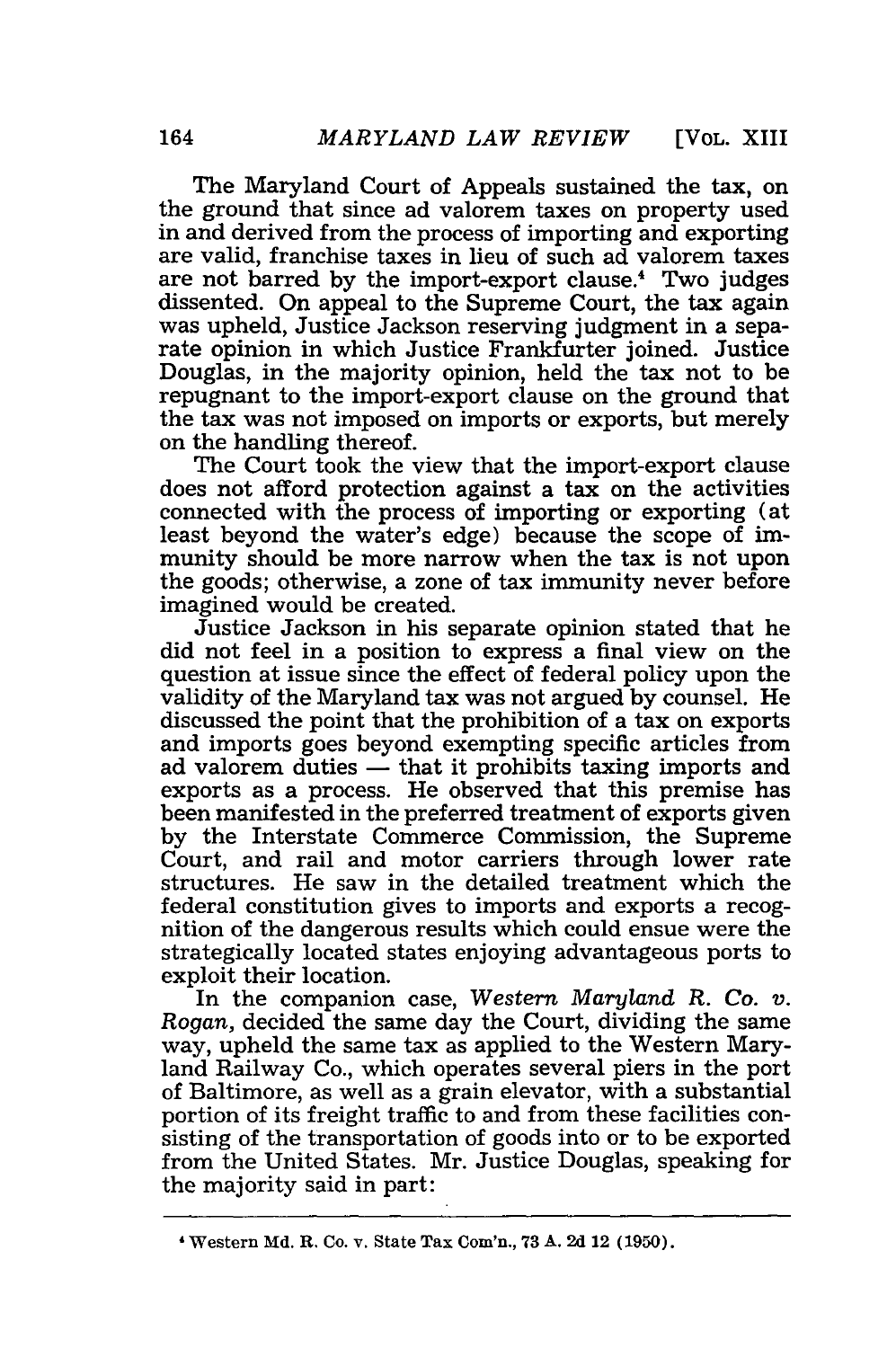"The present facts illustrate how wide a zone of tax immunity would be created if the contrary holding were made in the *Canton R. Co.* case. There we were dealing with the handling of exports and imports within a port. Here we have transportation of exports and imports to and from the port. If Maryland were required to grant tax immunity to the services involved in getting the exports to the port and the imports to their destination, so would any other State. The ultimate impact of such a holding is difficult to measure, since manifold services are involved in the movement of exports and imports within the country. Problems of this nature, like many problems in the law, involve the drawing of lines. So far as taxes on activities connected with bringing exports to or imports from the ship are concerned, we think the line must be drawn at the water's edge. Whether loading and unloading would be exempt is a question we reserve."

The majority holding in these two cases seems difficult to reconcile with prior decisions involving the importexport clause. While the commerce clause<sup>5</sup> vests in Congress plenary power to deal with interstate commerce, it does not in terms prohibit state taxation. Consequently, such prohibition is implied only when the state tax constitutes an undue burden on or regulation of interstate commerce.<sup>6</sup> On the other hand, the import-export clause<sup>7</sup> expressly prohibits *all* state taxation without the consent of Congress, with only one named exception. It follows that a state tax could be valid as respects interstate commerce, but invalid as to foreign commerce.<sup>8</sup>

Taxes on or measured by gross receipts from interstate commerce have generally been held invalid.9 Where, how-

**<sup>5</sup>** United States Constitution, Art. 1, Sec. 3, **cl. 3.**

**<sup>6</sup>** Fargo v. Michigan, 121 U. S. **230** (1887) **;** Leloup v. Mobile, **127** U. S. 640 (1888) ; McCall v. California, **136** U. S. 104 (1890) ; Adams Express Co. v. New York, 232 U. **S.** 14 (1914) ; McGoldrick v. Berwind-White Co., 309 U. S. **33** (1940).

United States Constitution, Art. 1, Sec. 10, **cl.** 2.

**<sup>8</sup>** Mr. Justice Douglas, in Joseph v. Carter and Weekes Co., **330** U. S. 422, 434 (1947), pointed out in his dissent (p. 445) that the Court has been free to balance local and national interests in regard to state taxation of interstate commerce since the commerce clause does not expressly forbid any such tax, but that the import-export clause admits of only one exception; that consequently a state tax might survive the commerce clause, but fall under the import-export clause.

**<sup>9</sup>** Philadelphia Steamship Co. v. Pennsylvania, 122 U. **S. 326** (1887) ; Ratterman v. Western Union Tel. Co., 127 U. **S.** 411 **(1888)** ; Western Union Tel. Co. v. Alabama, 132 U. **S.** 472 (1889) ; Galveston, Harrisburg and San Antonio Railway Co. v. State of Texas, 210 U. S. 217 (1908).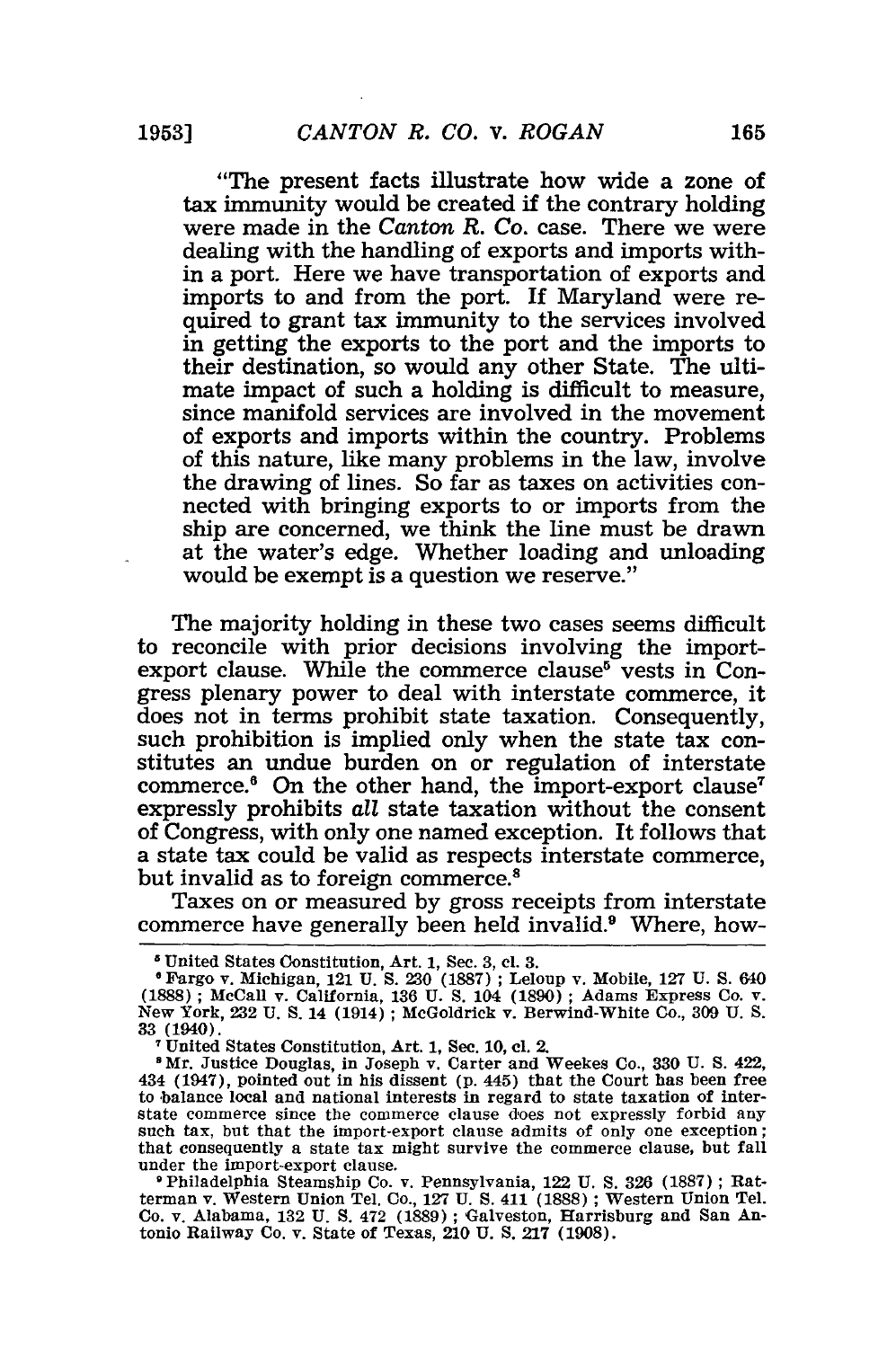ever, such taxes have been non-discriminatory and either fairly apportioned<sup>10</sup> or in lieu of other legitimate property taxes,<sup>11</sup> they have been sustained, since they have then no unduly restrictive effect upon interstate commerce; and, that being so, interstate commerce should "pay its way", i.e., should assume its fair share of the state tax burden. In such cases, the court's task is to reconcile the competing demands of interstate commerce to be free from restrictive state taxation on the one hand, and the power of the state to make interstate commerce pay its way on the other.<sup>12</sup> But a state tax on imports or exports, being expressly prohibited by the federal constitution, is void, whether or not its effect upon the import-export process would be restrictive and irrespective of the extent of the restriction. In construing taxes involving the import-export clause the court is not free, as in cases under the commerce clause, to look at the effect of the tax, and to determine its validity with reference thereto.

It has been held in *Crew Levick Co. v. Pennsylvania,3* that a state tax on gross receipts from the sale of goods in foreign commerce is a tax on exports and void for that reason. In *Brown v. Maryland*,<sup>14</sup> the Supreme Court held invalid a state license tax on the privilege of selling imports, declaring such a tax to be tantamount to a direct tax on the imported articles, thereby forbidding a state to accomplish indirectly that which is constitutionally proscribed when attempted directly.

As regards the instant case, assuming the tax may be justified as a tax on interstate commerce, because of its being non-discriminatory, apportioned, and in lieu of all other taxes, nevertheless, such characteristics would seem irrelevant if the tax is viewed as being a direct tax on imports. Consequently, in order to sustain the validity of the tax, the court is necessarily driven to a holding that it is not a tax on imports or exports, but that the tax is merely on the handling of the articles.

If the selling of imports is an activity intimately and indispensably connected with imported articles, as *Brown v. Maryland* and *Crew Levick Co. v. Pennsylvania* seem to

**<sup>1&</sup>quot;** Central Greyhound Lines v. Mealey, 334 U. **S.** 653 (1948).

<sup>&</sup>quot;Maine v. Grand Trunk **Ry.** Co., 142 U. S. 217 **(1891)** ; United States Express Co. v. Minnesota, 223 U. S. **335 (1912);** Cudahy Packing Co. v. Minnesota, 246 U. S. 450 (1918). "Postal Telegraph Cable Co. v. Richmond, 249 U. S. 252, 259 (1919);

Western Livestock v. Bureau, 303 **U.** S. 250 (1938) ; McGoldrick v. Berwind-White Coal Mining Co., **309** U. S. **33** (1940).

<sup>245</sup> **U. S. 292 (1917).**

<sup>&</sup>lt;sup>14</sup> 12<sup>Wheat.</sup> 419 **(U. S., 1827)**.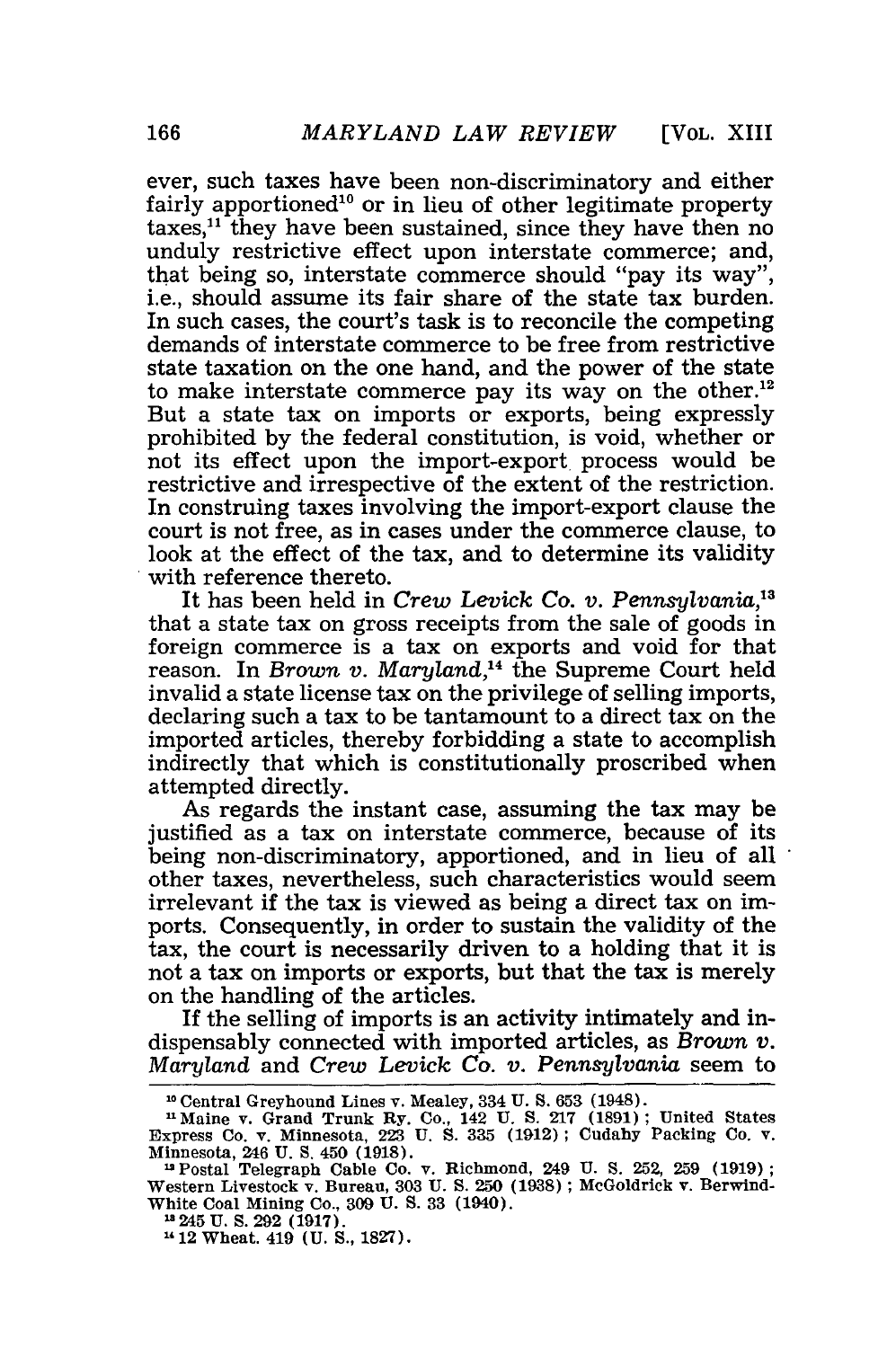hold, then it would appear that their transportation or handling should be so characterized also. Prior cases have not confined the scope of the import-export clause to taxes on the goods themselves, but have struck down a stamp tax on bills of lading covering exported gold and silver,<sup>15</sup> a federal stamp tax on foreign bills of lading, $16$  a federal tax on charter parties,<sup>17</sup> a federal tax upon baseball equipment when applied to foreign shipments,<sup>18</sup> and a stamp tax on ocean marine insurance.<sup>19</sup>

In *Joseph v. Carter & Weekes Co.,"0* the Supreme Court declared invalid a New York City excise tax on the gross receipts of a stevedoring corporation engaged solely in New York City in loading and unloading vessels moving in interstate and foreign commerce on the ground that it was unduly burdensome to interstate and foreign commerce, and thus repugnant to the commerce clause. It is important to observe that this case dealt with a tax on the gross receipts derived from the handling of goods. Justice Douglas, **dis**senting in part, expressed the view that the tax was valid under the commerce clause, but invalid under the importexport clause, $21$  stating that loading and unloading are a part of "the exporting process" which the import-export clause protects from state taxation, and cited with approval a case holding that activity which is a "step in exportation" has the same immunity.<sup>22</sup>

The words "imports" and "exports" as used in Art. **1,** par. **10,** cl. 2 of the federal constitution are words of art

- **330 U. S.** 422 (1947).
- *Ibid,* 434 *(dis. op.).*

*Ibid,* 434, 445, citing Spalding **&** Bros. v. Edwards, *supra,* n. **18. A** minor but interesting question arises **out of** the facts of the Canton case. Constituting a very small part of Canton's gross receipts was the rent received **by** Canton from a stevedoring company for the privilege of using Canton's cranes. Located upon Canton's dock, the cranes scooped quantities of ore and other raw materials from docked ships and deposited the material into hopper cars. This seems to be a part of the unloading process. **If** the gross receipts derived from the use of human labor engaged in loading and un- loading are exempt from taxation, as the Joseph v. Carter and Weekes case held, then it would seem to follow that the rental proceeds from the use of machinery in loading and unloading would be entitled to a like immunity. However, the court said that since Canton **did** not do the loading and unloading, but merely rented a crane, it was not necessary to decide whether the loading and unloading were immune from the tax.

<sup>&</sup>lt;sup>15</sup> Almy v. State of California, 24 How. 169 (U. S., 1860). Although this case was later held to have been erroneously decided on the facts, it was upheld under the interstate commerce clause. Woodruff v. Parham, 8 Wall. **123, 137-8 (U. S., 1868).** Fairbank v. United States, **181 U. S. 283 (1901).**

**<sup>17</sup>**United States v. Hvoslef, **237 U. S. 1 (1915).**

Spalding **&** Bros. v. Edwards, **262 U. S. 66 (1923).**

**Thames &** Mersey Ins. Co. v. United States, **237 U. S. 19 (1915).**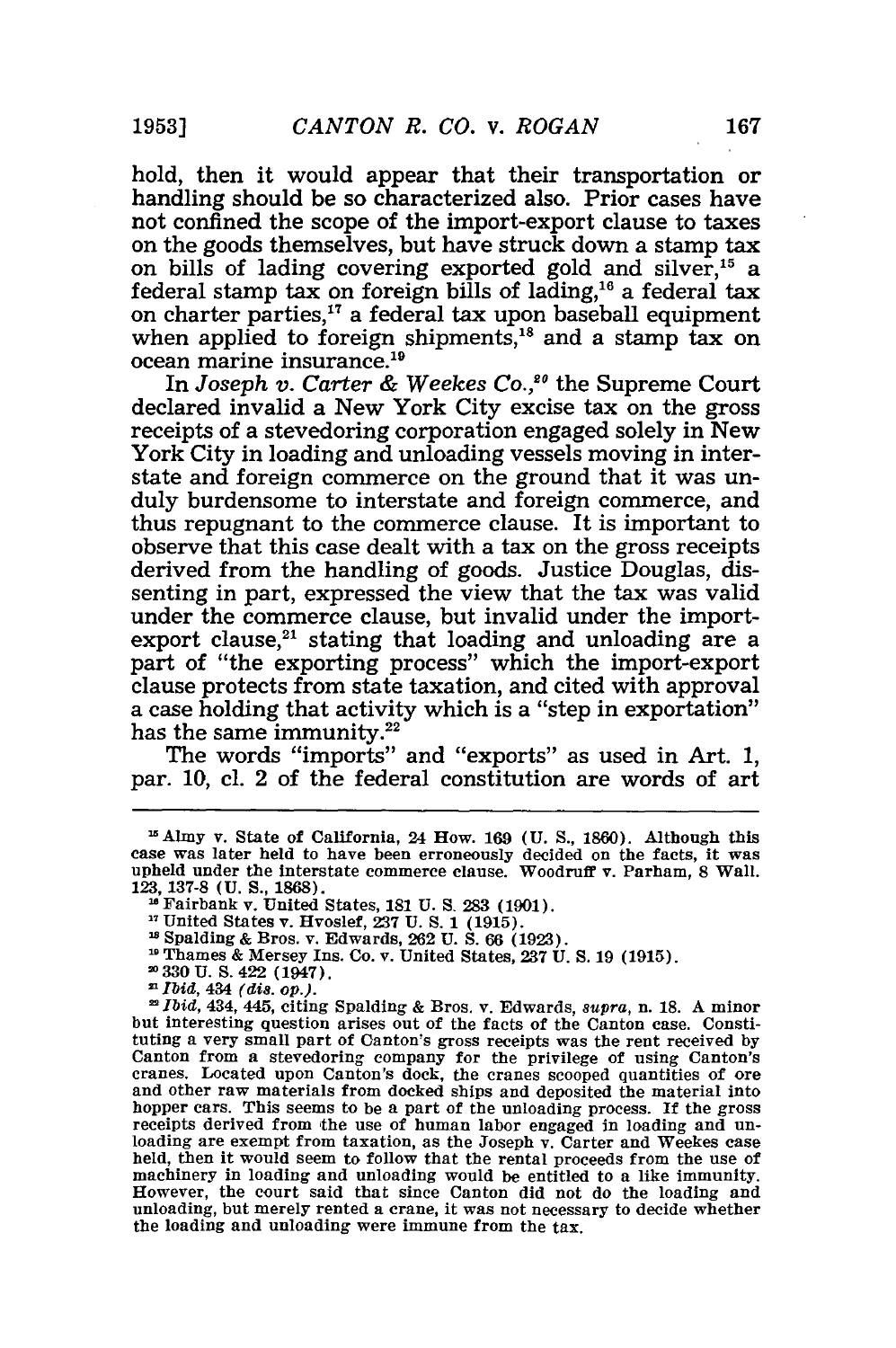which include not only the articles of import and export but also the processes of importation and exportation.<sup>23</sup>

Although the court in the instant case takes cognizance of the above propositions, it escapes a direct conflict with the Joseph v. Carter & Weekes case by the adoption of a "water's edge" test so far as the handling of goods is concerned. Such a test has not been heretofore resorted to, either as to taxes on the goods themselves<sup>24</sup> or on dealing therewith.25

**If** the handling of goods in the harbor is part of the import-export process because such goods are import-export articles, as the *Joseph v. Carter &* Weekes case implies and the instant case seems to recognize, there is no apparent reason why it is not equally so beyond the water's edge if the goods are of like character. It is the character of the goods handled, rather than the place of handling, which is determinative.

The distinction seems to have been made by the Supreme Court frankly as a matter of policy on the ground that the zone of immunity from state taxation would be expanded to an undesirable extent were the limitation not imposed. The court expressed apprehension that, were the water's edge test not adopted, the immunity would extend back to the forests, mines, and factories. This, it is submitted, is hardly likely in the light of prior decisions.

In order to prevent just such undue expansion or distortion of the scope of the import-export clause, the court in the past has upheld state taxation on imported articles when their original packages have been broken;<sup>26</sup> when they have their original packages have been broken, when they have<br>been commingled with other property in the taxing state;<sup>27</sup> when they have been sold;<sup>28</sup> or when they have been devoted to the purpose for which they were imported.<sup>29</sup> As to articles destined for exportation, they are subject to state taxation until the articles of commerce are on their

.May v. New Orleans, **178 U. S.** 496 **(1900).**

*MIbid,* 508; Brown v. Maryland, 12 Wheat. 419, 441-2 **(U. S.,** 1827). **10** Waring v. The Mayor, 8 Wal. **110 (U. S.,** 1868).

Hooven & Allison **Co.** v. Evatt, 324 U. **S.** 652, **666** (1945).

Lectures on the Constitution of the United States, **(1893)** Miller, **591.** Hooven and Allison Co. v. Evatt, 324 **U. S.** 652 (1945) ; **Joy** Oil Co. v. State Tax Commission, **337 U. S.** 286 (1949).

**<sup>2</sup>C.** Richfield Oil Corp. v. State Board, **329 U. S. 69** (1946). One hundred and twenty-five years ago counsel for Maryland in the famous case of Brown v. Maryland argued that the entrance into the country of the imports (which is a test similar to the "water's edge" test) should be the point at which the article's immunity from state taxation should cease, but the court specifically repudiated the contention *(supra,* n. 14, 441, 442). Moreover, the same counsel, Roger B. Taney, when he became chief justice of the very court before which he previously argued, rejected his earlier argument Thurlow v. Massachusetts, 5 How. 504, **575-576 (U. S.,** 1847).